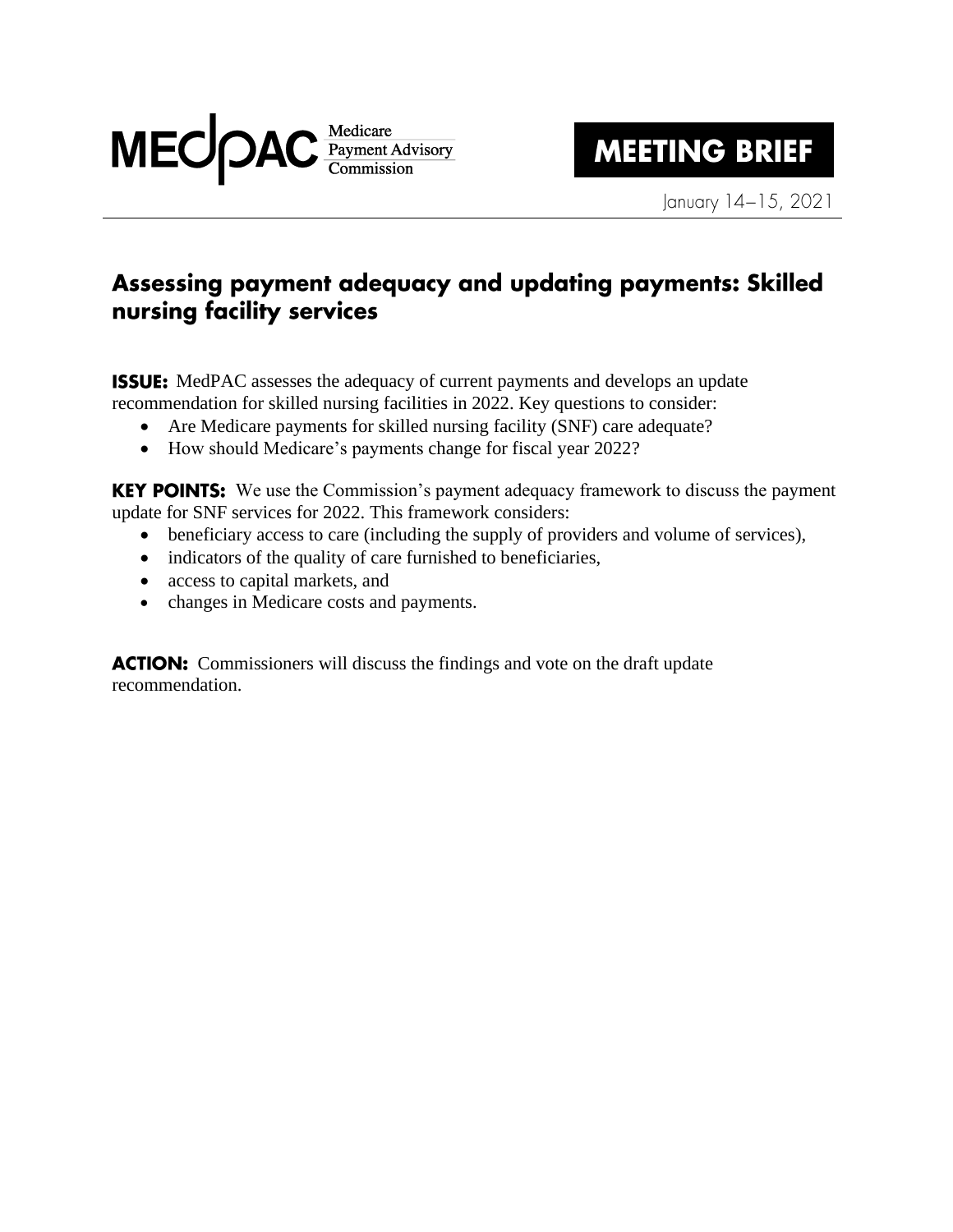

**MEETING BRIEF** 

January 14-15, 2021

### Assessing payment adequacy and updating payments: Home health care services

**ISSUE:** Each year the Commission examines measures of the adequacy of fee-for-service payments for home health services.

**KEY POINTS:** At this meeting, we will review information about the adequacy of Medicare payments for home health care services. We will look at information about: beneficiaries' access to care, the supply of HHAs, changes in the volume of services furnished, quality of care, providers' access to capital, and Medicare's payments and costs.

**ACTION:** Commissioners will discuss findings and vote on the draft recommendation.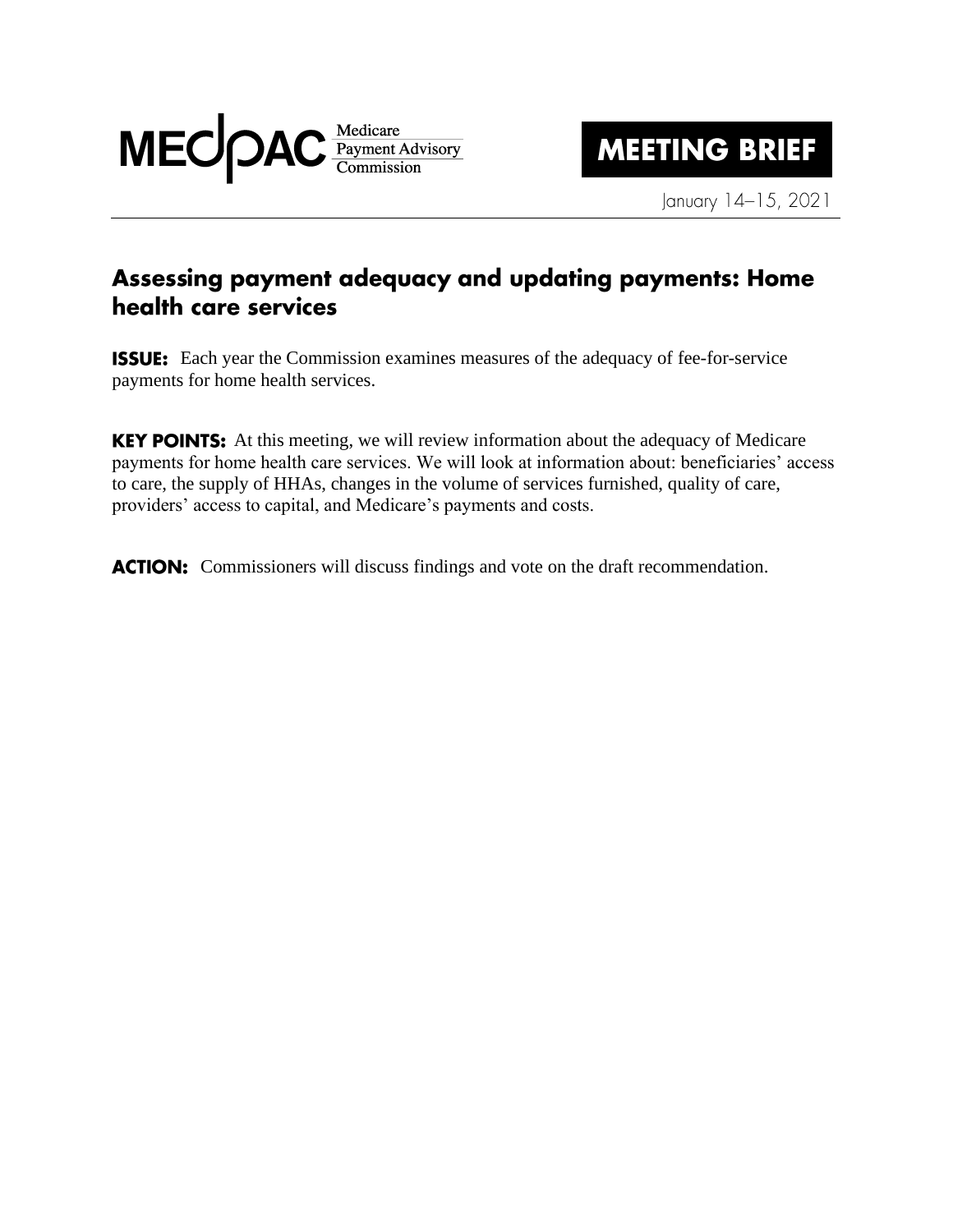

## **MEETING BRIEF**

January 14-15, 2021

#### Assessing payment adequacy and updating payments: Inpatient rehabilitation facility services

**ISSUE:** By law, each year the Commission is required to review Medicare payment policies and make recommendations to the Congress. The Commission asks whether payments to inpatient rehabilitation facilities (IRFs) are adequate and how they should be updated in 2022.

**KEY POINTS:** At this meeting, we will review information about the adequacy of Medicare's current payments to IRFs. We will look at information about: beneficiaries' access to care, the supply of IRFs, changes in the volume of services furnished, quality of care, providers' access to capital, and Medicare's payments and costs.

**ACTION:** Commissioners will review and vote on a draft recommendation to update Medicare payment rates for inpatient rehabilitation services.